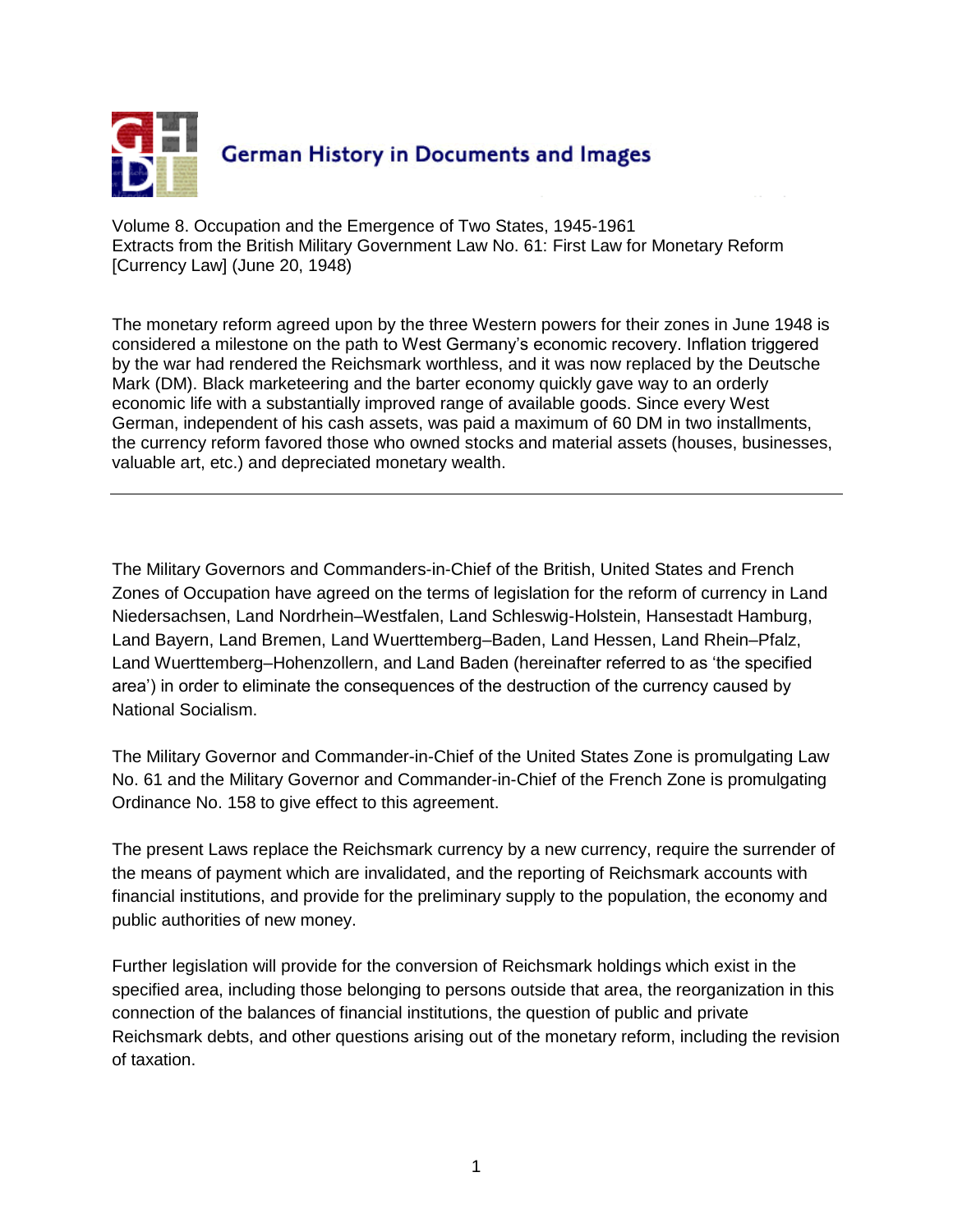The task of equalising burdens is laid on the appropriate German legislative bodies as one of the greatest urgency to be accomplished by 31st December, 1948.

IT IS THEREFORE ORDERED AS FOLLOWS:—

# PART ONE *Conversion of Currency*

### ARTICLE I

1. With effect from 21st June 1948 the Deutsche Mark is introduced as the legal currency. The Deutsche Mark, which is divided into one hundred Deutsche Pfennigs, shall constitute the unit of calculation.

2. The following shall be the only legal tender as from 21st June 1948:—

(i) Notes and coins, denominated in Deutsche Marks or Pfennigs, which are issued by the Bank deutscher Laender.

(ii) The following notes and coins, at one tenth of their previous face value:—

(a) Allied Military Mark notes put into circulation in Germany of 1 and ½ Mark denomination.

(b) Rentenbank notes of 1 Mark denomination.

(c) Coins of 50, 10, 5 and 1 Reichspfennig or Rentenpfennig. (The auxiliary notes issued by the Laender of the French Zone of 50, 10 and 5 Pfennig are also legal tender in the French Zone.) 3. Subject to their being called in earlier, the Allied Military Mark notes and the Rentenmark notes described in paragraph 2 (ii) above shall cease to be legal tender on 31st August, 1948.

# ARTICLE II

Where in Laws, ordinances, acts of the administration or declarations relating to legal transactions the unit Reichsmark, Goldmark or Rentenmark is used, it shall, subject to special provisions for particular cases, be replaced by the unit Deutsche Mark.

#### ARTICLE III

Money debts may be contracted in a currency other than Deutsche Marks only with the permission of the competent foreign exchange control agency. The same rule applies to money debts the Deutsche Mark amount of which is to be fixed in terms of the exchange rate for some other currency, or by the price or quantity of fine gold or other goods or performances.

# ARTICLE IV

A moratorium is granted for all Reichsmark obligations. The moratorium ends on the expiry of 26th June, 1948.

# ARTICLE V

If the first due date for wages and salaries after 20th June 1948 is later than 29th June 1948 an additional payment in Deutsche Marks shall be made to the person entitled. This shall consist of seventy per cent. of that part of the Reichsmark amount received at the last due date after